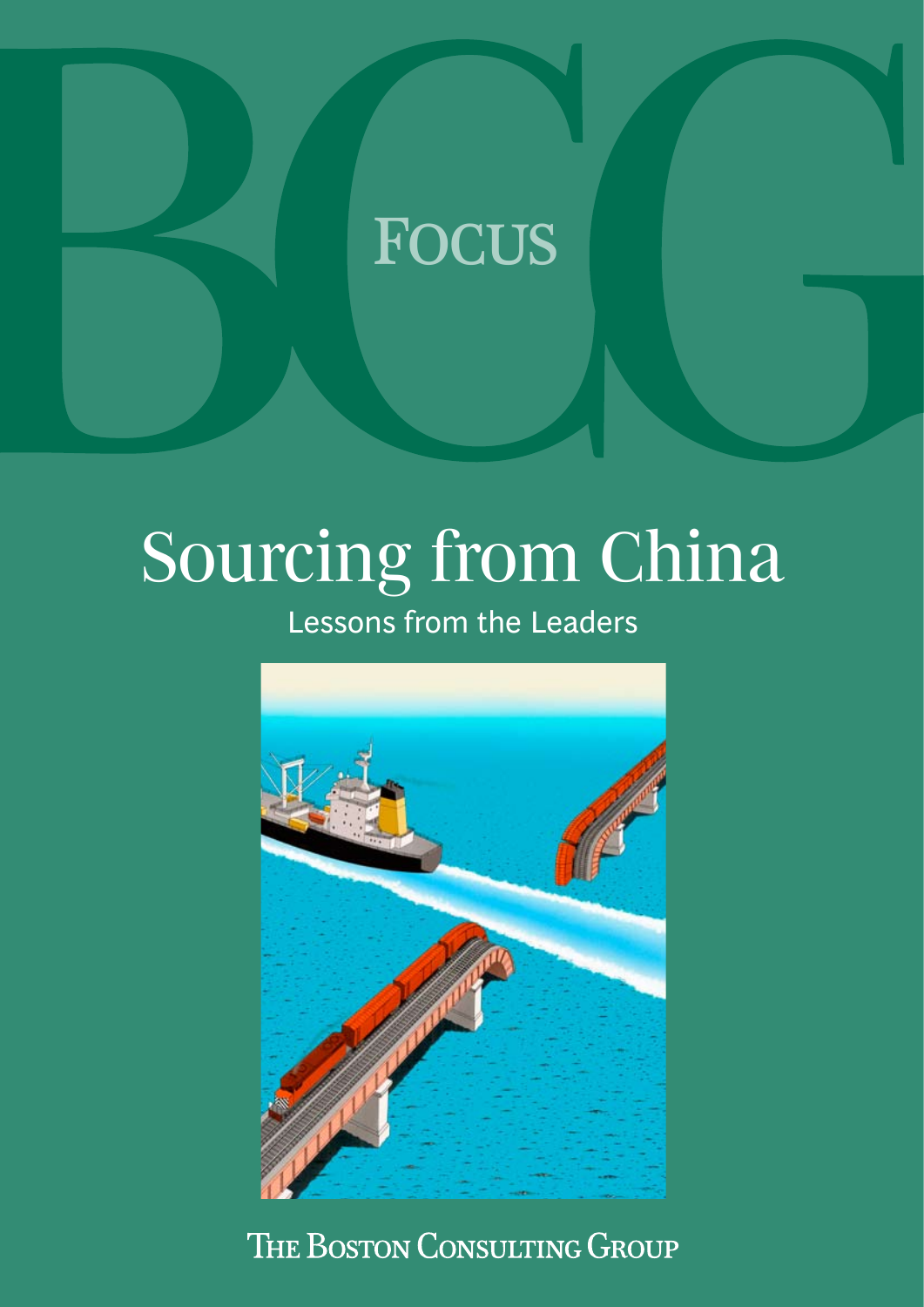Since its founding in 1963, The Boston Consulting Group has focused on helping clients achieve competitive advantage. Our firm believes that best practices or benchmarks are rarely enough to create lasting value and that positive change requires new insight into economics and markets and the organizational capabilities to chart and deliver on winning strategies. We consider every assignment to be a unique set of opportunities and constraints for which no standard solution will be adequate. BCG has 64 offices in 38 countries and serves companies in all industries and markets. For further information, please visit our Web site at bcg.com.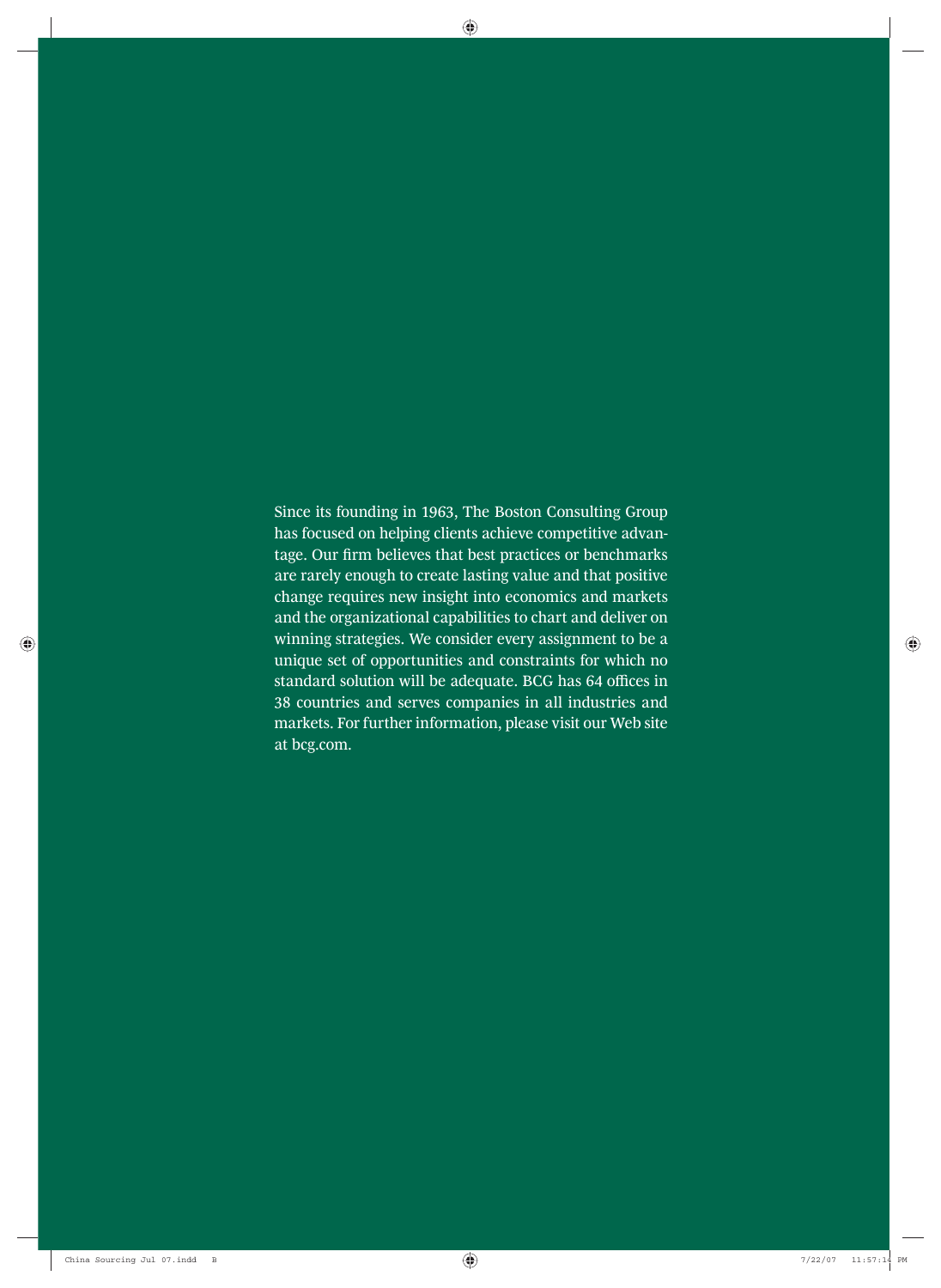# Sourcing from China Lessons from the Leaders

s companies continue to stretch their<br>supply chains around the globe,<br>some are becoming adept at reaping<br>the rewards of sourcing from rapidly<br>developing economies (RDEs), such<br>as China, India, and many other countries. Oth supply chains around the globe, some are becoming adept at reaping the rewards of sourcing from rapidly developing economies (RDEs), such however, continue to struggle. And even among those companies that have been most successful at sourcing from RDEs, some are finding themselves stuck at lower levels of sourcing than they want to achieve. A recent study by The Boston Consulting Group reveals that companies sourcing from China, in particular, are encountering increasingly tough challenges—both internal and external—as their sourcing operations there mature.

This is frustrating, because the game is so manifestly worth winning. The rewards of sourcing from China are well known. They include not only greatly improved cost structures but also robust product and process innovation arising from increasingly sophisticated and diversified supply bases; a lowcost, highly skilled labor pool that can support production as well as research and development; low-cost plants and equipment; numerous national and local government incentives; a vast and fast-growing domestic market that can help Chinabased suppliers quickly reach critical mass; and, in sectors such as plastics, printing, and electronics, highly developed clusters of complementary suppliers. Little wonder that global companies have been rushing to China to set up sourcing offices.

The impact on China has been huge. Fueled in part by this wave of China sourcing, the country's export volumes have soared. Between 2001, when China entered the World Trade Organization, and 2006, the country's exports more than tripled, reaching \$969 billion—and accounting for more than onethird of China's economy. China's mix of exports is also shifting toward higher-value-added products. (See Exhibit 1, page 2.)

This is not to say that China should play a central role in every company's global procurement activities. Other RDEs in Asia, Central and Eastern Europe, Latin America, and elsewhere certainly have valuable contributions to make to global supply chains. And for some companies, sourcing from RDEs may not be warranted at all. But the sheer magnitude of China's market—and the variety of competitive advantages China offers—suggest that companies should at least give serious consideration to sourcing from China.

But succeeding at it is far from simple. Our work in China, complemented by our recent study of 15 global companies in the automotive, industrial goods, and consumer durables industries that have all opened sourcing offices in China, reveals mixed results. However, those companies are also devising effective ways to address the significant challenges they are encountering. The central question we posed in our study was this: What are the practices that distinguish companies that are highly successful at China sourcing from those that aren't? The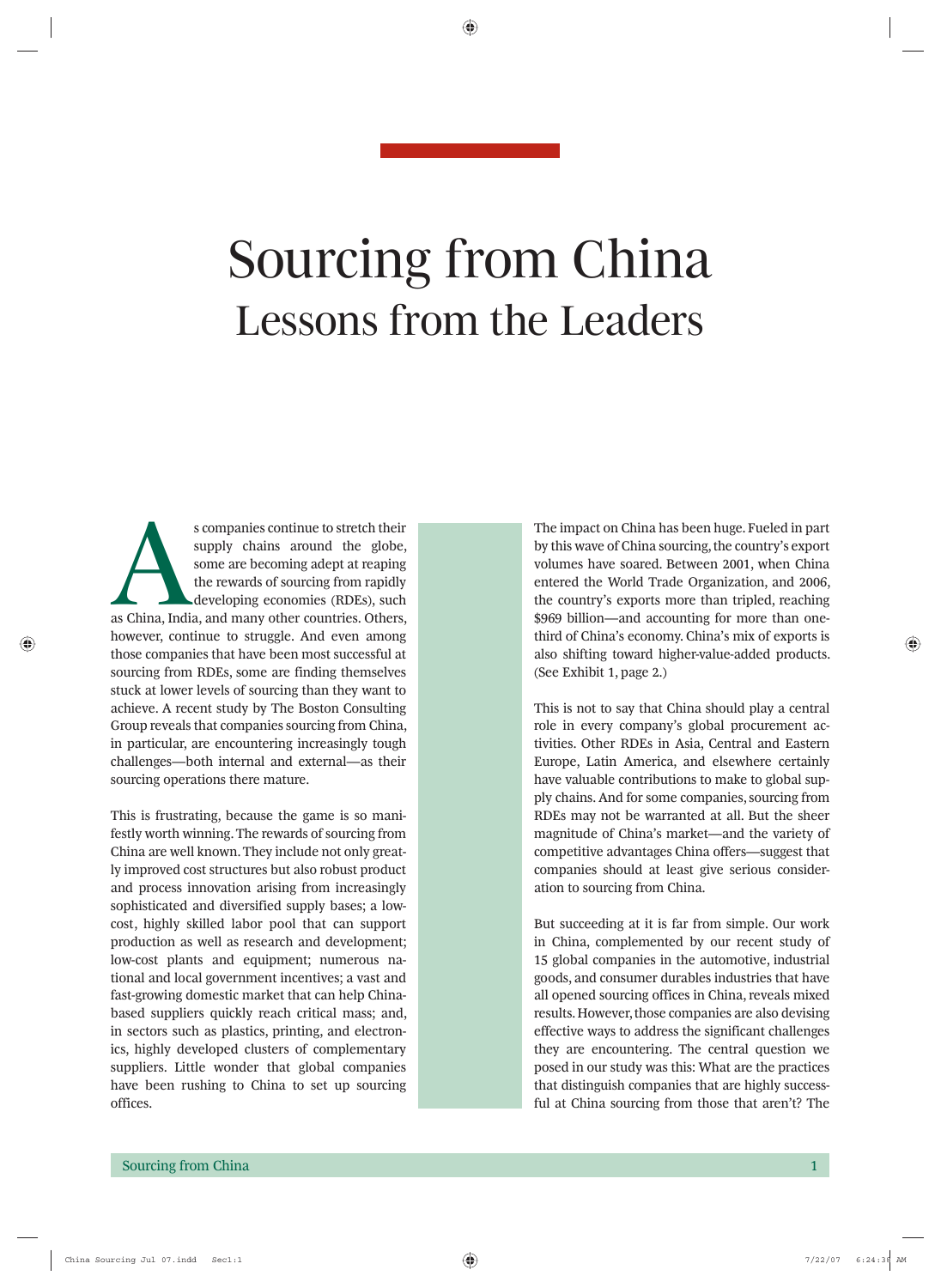



answers to that question are contained in this Focus report. Before we discuss best practices, however, it's important to understand the four stages companies typically pass through as their China sourcing evolves.

## The Evolution of China Sourcing

Companies advance through four stages when engaging in China sourcing. (See Exhibit 2.) In each stage, the sourcing environment becomes increasingly complicated, so companies must continuously renew themselves to meet the emerging challenges.

**Stage 1. Testing the Waters.** In the initial stage, companies tend to test the attractiveness of sourcing in China by setting up a sourcing office there and building a small sourcing team. Often the team is charged with rolling out a few pilot projects, which offer opportunities to develop and test in-

ternal and external processes (such as identifying and screening suppliers, auditing and evaluating them, and coordinating supplier quotations). Given that pilot projects are often highly visible within the company and driven by top management, they can leverage the involvement of top management to overcome internal resistance. They can also create traction within the organization, especially at headquarters. The early success of pilot projects becomes an effective internal marketing tool for drumming up support for China sourcing.

During this initial stage, companies are often preoccupied with issues related to starting up their China sourcing, such as building the necessary organization and processes and conducting comprehensive supplier evaluations. Typically, companies cite differences in cultural and business norms and the lack of transparency in the Chinese supply market as key challenges at this stage. However, most companies can successfully overcome those challenges and move on to new ones.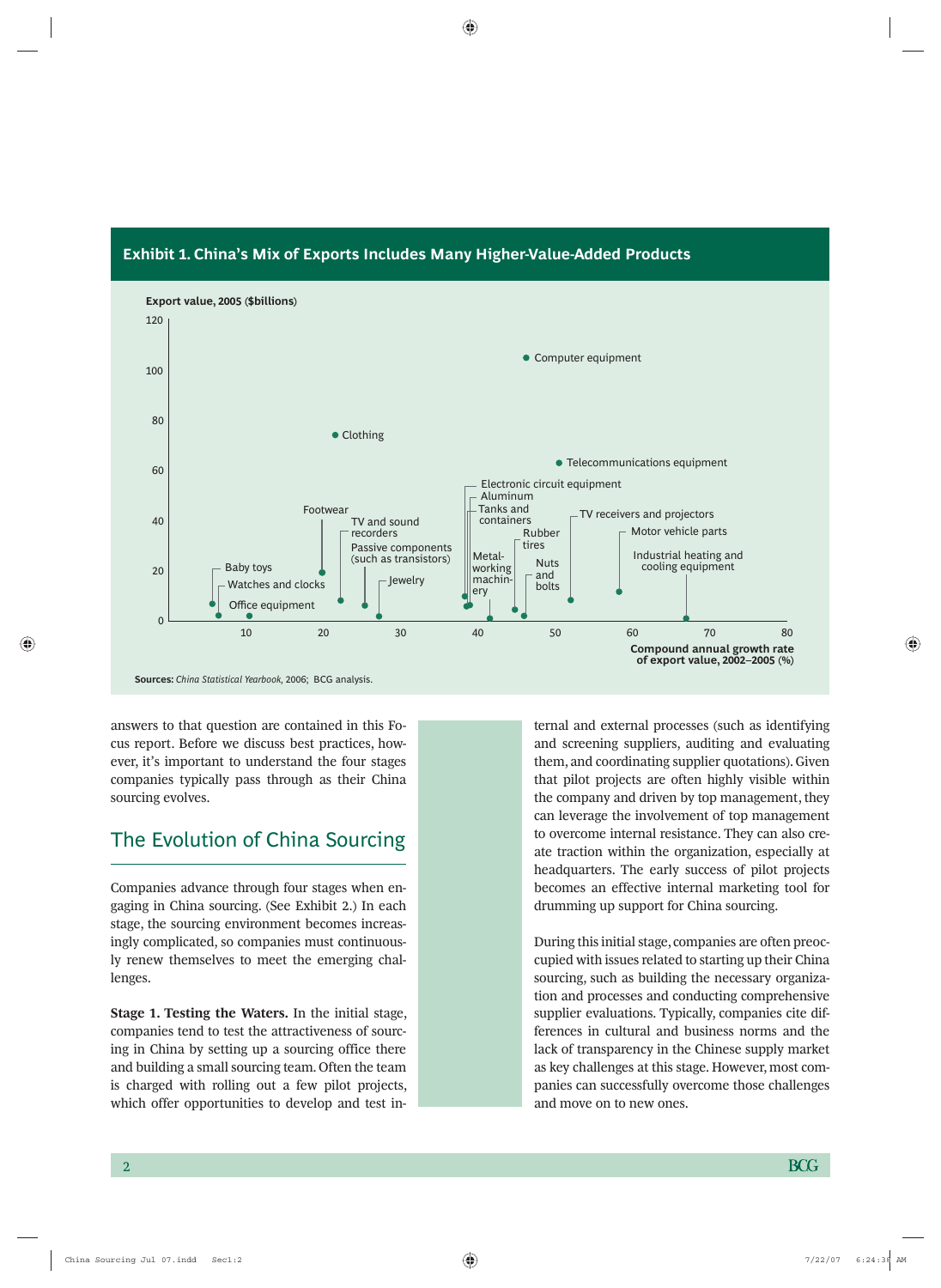**Stage 2. Early Engagement.** At this stage, most companies have seen positive results from their pilot sourcing projects and are eager to roll out multiple sourcing waves covering increasingly broad product categories. These waves offer opportunities to build up the company's sourcing teams (both in China and around the world) and train them in how to conduct China sourcing on an ongoing basis. The China team quickly masters the basic skills of identifying and screening suppliers, as well as negotiating with them, and fine-tunes the internal process of coordinating with global buyers located halfway around the world. To prepare for the ramp-up of China sourcing, some companies also broaden the local team's capabilities at this stage to include skills such as supplier qualification and development.

Challenges that become pressing include the protection of intellectual property rights. Many companies find themselves unprepared to deal with this issue and therefore limit the potential range of products that they can source from China. Companies that fail to explicitly address intellectual property issues risk losing out to those that do.

Another challenge at this stage is that many potential Chinese suppliers need some degree of development in order to participate in Western business processes and meet Western quality standards. So supplier development becomes an important activity for sourcing teams. For some companies, particularly in industries that are still not highly developed in China, supplier development personnel can outnumber purchasing personnel by as much as three to one. Moreover, supplier development is often a cross-functional initiative involving multiple departments. Managing the complexity of cross-regional and cross-functional sourcing initiatives can be a lot for a new outpost organization in China to handle.

Finally, companies at this stage are beginning to face a common problem in China: the rapid turnover of sourcing personnel. Some participants in our study have experienced annual turnover as high as 30 percent. So an effective HR strategy to



**Source:** Leading China Sourcing Practices, BCG study, 2007.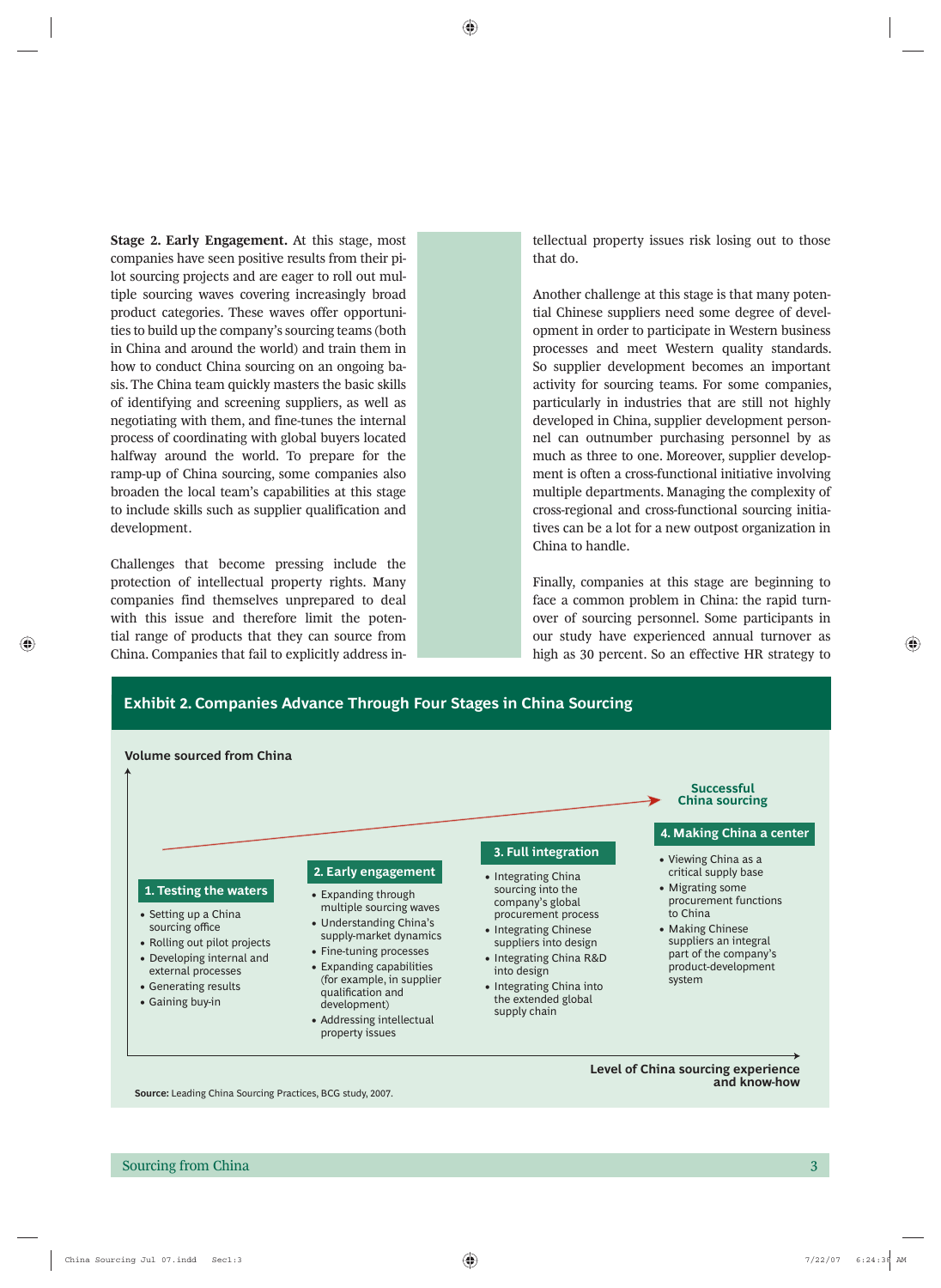recruit, train, and retain personnel is critical to the success of any China sourcing organization.

**Stage 3. Full Integration.** After companies have gained traction, developed momentum, and matured through Stages 1 and 2, China sourcing progresses toward what we call "full integration." It takes place in four areas: procurement, suppliers, R&D, and global supply chains.

*Integration of Procurement.* China sourcing becomes an integrated part of the global procurement organization, rather than consisting of special projects run individually in waves. Processes, systems, and coordinating mechanisms are developed to create integrating linkages. China-based sourcing teams actively participate in—or even drive—global commodity strategies.

*Integration of Suppliers into Design.* In Stages 1 and 2, companies often confine their China sourcing to products that have been designed elsewhere. Although this is a quick and easy way to start sourcing from China, it yields only limited cost savings because costs unrelated to China sourcing have been designed into the product. For example, a part designed to be produced in a highly automated processing environment will not garner much savings from Chinese suppliers because it cannot fully benefit from China's labor cost advantage.

But as companies' China sourcing becomes more mature, they learn to leverage Chinese suppliers' capabilities by integrating them into product design—and even involving the suppliers in designing products from concept. This approach benefits both from China's cost-effective product-development capabilities and from the fact that products designed by Chinese suppliers are often better able to leverage China's low-cost manufacturing processes. More and more Chinese suppliers are now participating in the design of their clients' products.

*Integration of R&D into Design.* To migrate in this new direction, China sourcing operations need significant engineering support in both technical areas and design. The China R&D and technology

centers set up by many global companies in China in recent years are an effective way to provide that support. When R&D centers are integrated with sourcing, they can provide supplier technical support and product localization.

*Integration of Global Supply Chains.* As the volume of products sourced from China increases, additional challenges emerge. By extending their supply chains, companies are putting pressure on their entire planning and management processes for sales, operations, and logistics. Clearly, companies sourcing from China—or elsewhere far from their markets—need to pay special attention to managing the risk of shipping disruptions along such extended chains. Third-party logistics providers can resolve some issues temporarily, until these companies find ways to integrate and manage the supply chains.

**Stage 4. Making China a Center.** At the fourth stage, companies view China as a critical supply base and are shifting some procurement functions there from their headquarters. For instance, China's highly developed electronics supply base has prompted some companies to locate their top procurement teams in the country. IBM, for example, moved its chief procurement officer to China in 2006 in order to put him closer to the supply base. By locating some of their central functions in China, companies can better understand the dynamic supply base there and leverage their innovation to create competitive advantage in the marketplace. At this stage, companies also make their Chinese suppliers an integral part of their product-development systems.

## Making the Most of China **Sourcing**

As expected, our study confirms that companies are indeed benefiting by sourcing from low-cost suppliers in China. The 15 companies in our study reported savings as high as 60 percent of landed costs for commodities and products sourced from China, with an average landed-cost savings of more than 20 percent. (See Exhibit 3.)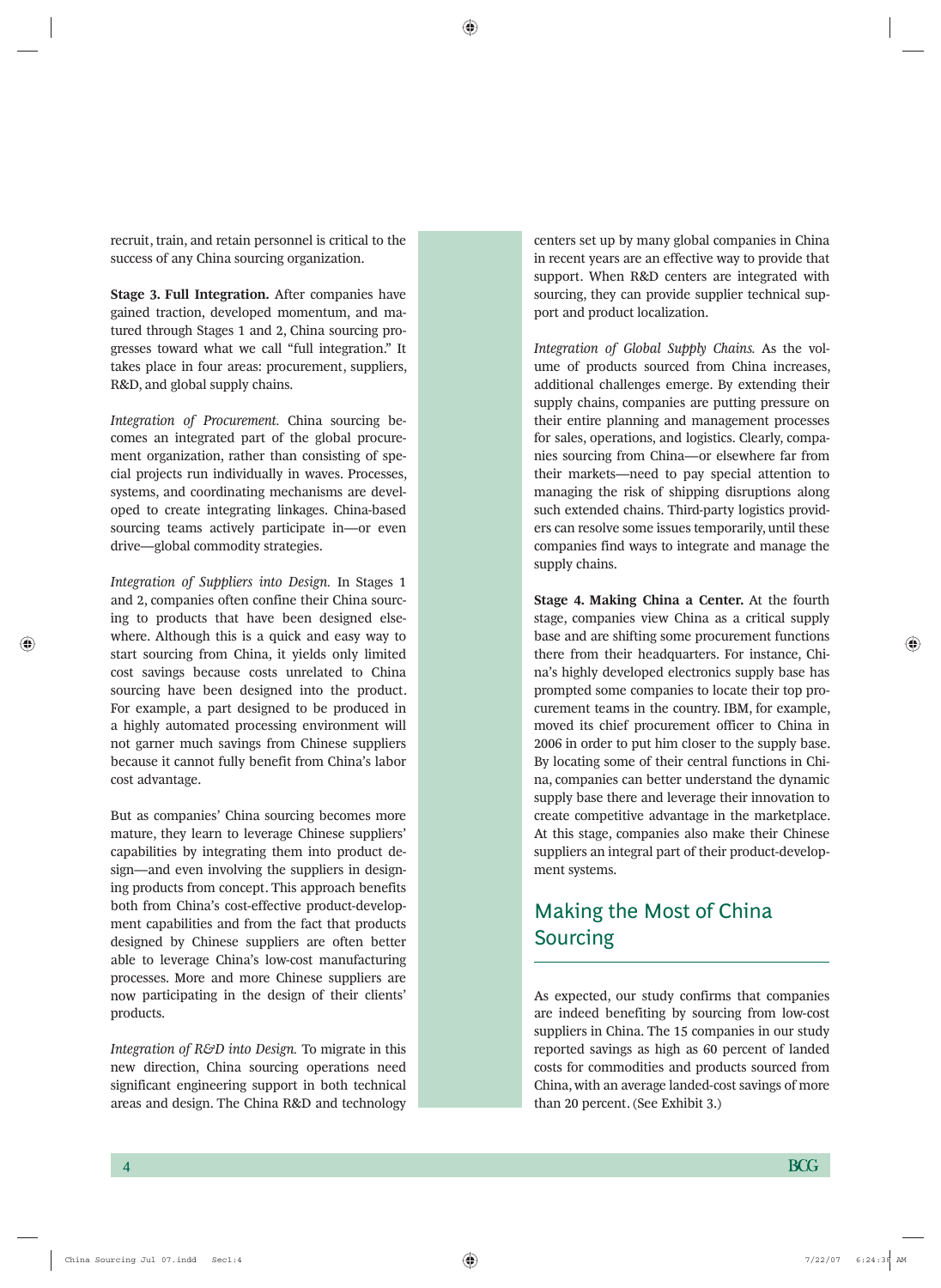Nonetheless, our study reveals that companies are achieving different degrees of success in moving their global procurement spending to China. In fact, many global companies' volume of China sourcing as a percentage of their global procurement spending remains relatively low. Although it is logical to assume that companies' China sourcing volumes will increase as their China sourcing offices gain experience, our study shows that this is not always the case. Even though senior managers have publicly endorsed China sourcing and are trying to increase their sourcing volumes from China,

many companies, even with extensive sourcing experience in the country, have not been able to expand their China sourcing beyond 10 percent of their global procurement spending. (See Exhibit 4, page 6.) And even some companies that aspire to reach 10 percent have not been able to get there. A number of China sourcing offices are now asking whether they are lagging behind their peers in reaping the full operational and strategic benefits.

With just one exception, all the participants in our study pointed to internal resistance at all levels as

#### **Exhibit 3. Study Participants Reported Savings Across Products Sourced from China**

| <b>Metal parts</b>                                               |    |    | $\overline{1}$ |    |          |
|------------------------------------------------------------------|----|----|----------------|----|----------|
| • Forging and machining                                          |    |    |                |    |          |
| • Casting and machining                                          |    |    |                |    |          |
| • Stamping and machining                                         |    |    |                |    |          |
| • Powder metallurgy                                              |    |    |                |    |          |
| • Machining                                                      |    |    |                |    |          |
| • Extrusion                                                      |    |    |                |    |          |
|                                                                  |    |    |                |    |          |
| <b>Plastic and rubber parts</b>                                  |    |    |                |    |          |
| • Functional                                                     |    |    |                |    |          |
| • Decorative                                                     |    |    |                |    |          |
|                                                                  |    |    |                |    |          |
| <b>Electronics and electrical parts</b>                          |    |    |                |    |          |
| • Passive components                                             |    |    |                |    |          |
| • Printed circuit boards and printed<br>circuit-board assemblies |    |    |                |    |          |
|                                                                  |    |    |                |    |          |
| • Electronic manufacturing systems                               |    |    |                |    |          |
| • Motors                                                         |    |    |                |    |          |
| <b>Mechanical parts</b>                                          |    |    |                |    |          |
| • Electromechanical assemblies                                   |    |    |                |    |          |
|                                                                  |    |    |                |    |          |
| <b>Others</b>                                                    |    |    |                |    |          |
| • Outsourced finished products                                   |    |    |                |    |          |
| • Raw materials                                                  |    |    |                |    |          |
| <b>Capital expenditures</b>                                      |    |    |                |    |          |
| • Tooling                                                        |    |    |                |    |          |
| • Machinery                                                      |    |    |                |    |          |
|                                                                  |    |    |                |    |          |
|                                                                  | 10 | 20 | 30             | 40 | 60<br>50 |

**Range of landed-cost savings on products sourced from China (%)**

**Source:** Leading China Sourcing Practices, BCG study, 2007.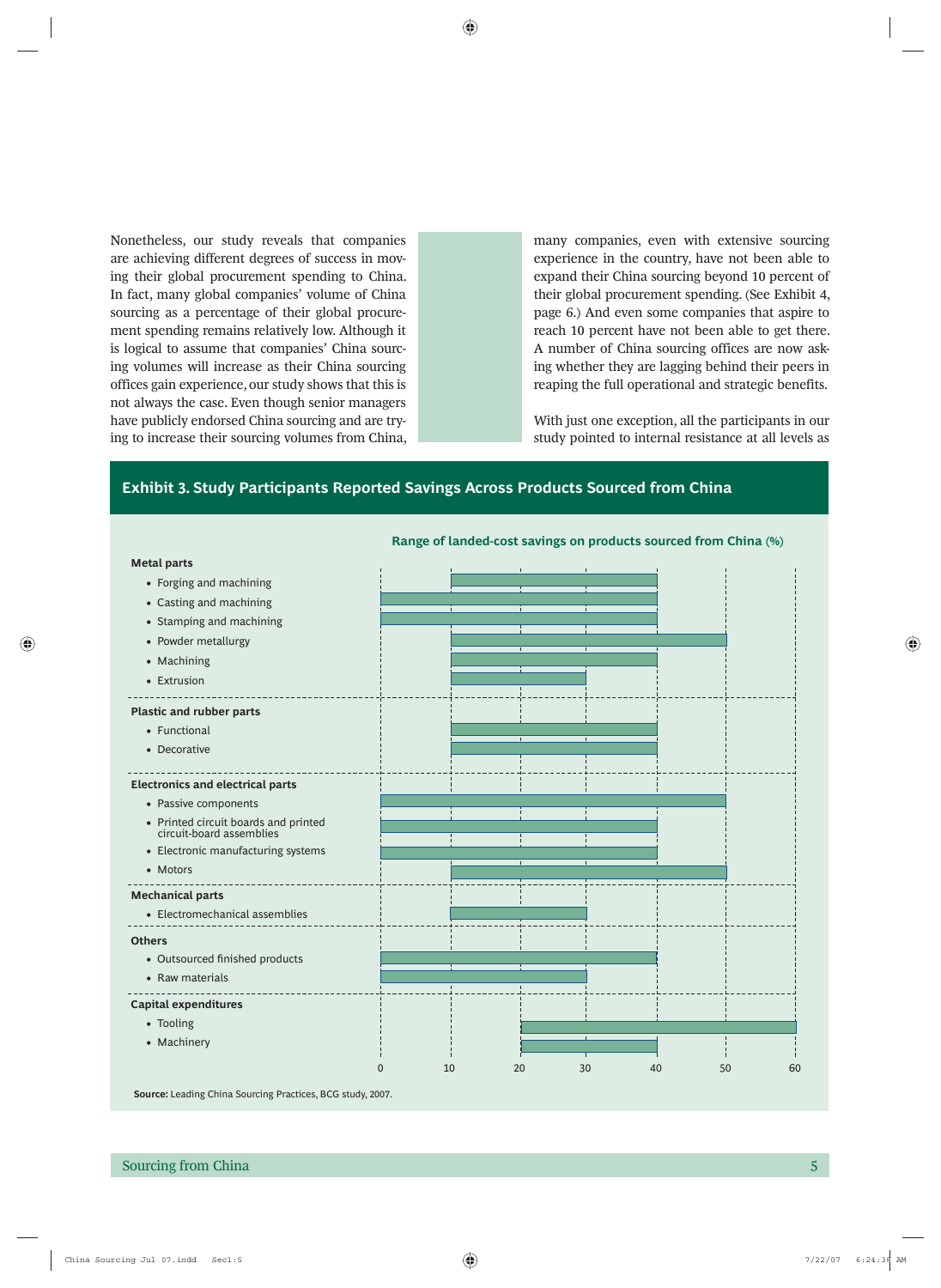the number one issue limiting their sourcing from China. (See Exhibit 5.) In general, there are three sources of resistance: lack of understanding, lack of incentives, and perception of risk. Management must tackle each with specific actions, such as the best practices described below.

Another interesting finding is that industries are leveraging China differently, reflecting varying levels of supply base development. As expected, companies sourcing components for which the Chinese supply base is well developed can easily migrate their sourcing spending to China. For instance, the Chinese supply base in electronics has been well established for years, thanks to extensive development in the 1980s and 1990s in the con-

sumer electronics and IT industries. This strongly developed supply base has created an advantage for global companies because many local suppliers' production processes now meet global standards for efficiency and quality. As a consequence, some electronics and high-tech companies are able to source up to 50 percent of their global spending from China. In contrast, China's automotive supply base is still at an early stage of development. Despite global automakers' strong interest in enjoying the benefits of China sourcing, they are currently sourcing from China only limited amounts—often less than 10 percent of their annual procurement volumes.

While differences among industries in their adoption of China sourcing can reflect varying degrees of supply base readiness, variances in companies' sourcing performance within the same industry are more difficult to explain. Our study suggests that different levels of performance can be attributed

#### **Exhibit 4. The Extent of China Sourcing Varies Among Industries and Companies**



- Automotive companies
- ▲ Electronics and communications companies
- Industrial- and durable-goods companies
- Retail companies
- Manufacturing conglomerates

**Sources:** Analysts' reports; company Web sites; press search; BCG database; BCG interviews and analysis.

**Note:** The symbols represent individual companies in various industries. Sourcing volumes include both domestic and export. The sourcing history begins with the first plant setup.

primarily to companies' varying success at implementing a set of best practices.

### Best Practices in China **Sourcing**

Our investigation into the practices of China sourcing offices revealed ten best practices that differentiate the most effective offices from their peers.

**1. Defining a Clear Sourcing Strategy with Specific Targets and Plans.** In leading companies, top management typically defines the RDE sourcing strategy and then communicates its importance

> through the ranks. To be effective, such strategies need to go far beyond simple public announcements of target sourcing volumes. More than a dozen of the 15 companies in our study reported that they had developed sourcing targets, but only one-third of them had created specific plans that spelled out how they would realize those targets. To be implementable, plans need to specify what will be sourced where, when, from whom, with what resources, with what expected savings—and who will be held accountable.

> As the supply base in China has developed, it has also become increasingly heterogeneous, with significant variation by region and type of ownership. In the 1980s, when sourcing began to develop, most factories were owned by foreign companies and located in special economic zones in the Pearl River Delta. Today the suppliers involved in exports cover a much broader geographic area, and wage rates vary by a factor of two or more. Best-practice strategies go well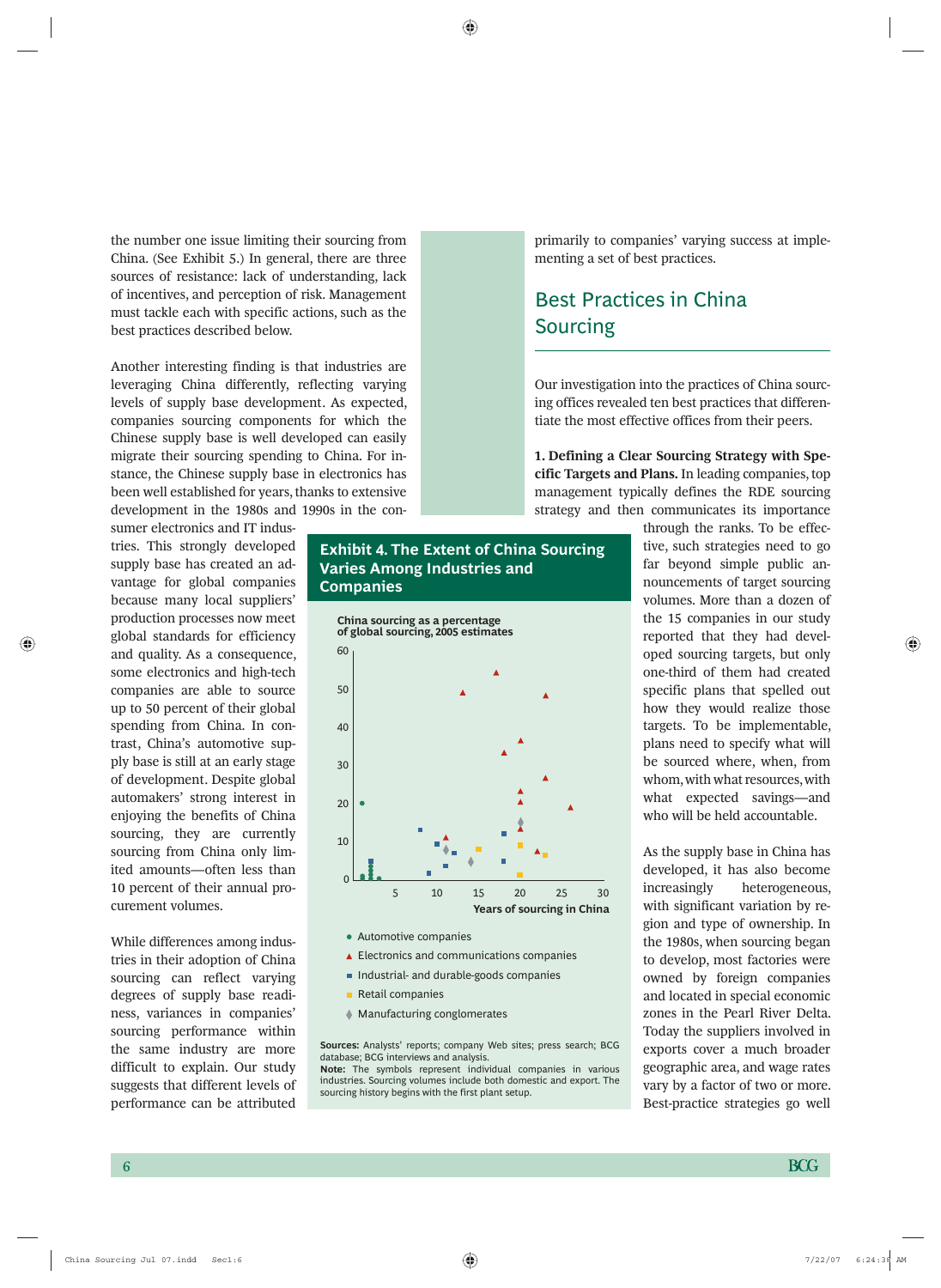beyond deciding what will be sourced from China; savvy companies specify what will be sourced from which type of supplier, in which region, and with what expected savings.

Given the increasing complexity in the Chinese supply base, it is important to involve experienced, knowledgeable sourcing experts in strategic planning as well as buying. Only slightly more than half of the companies in our study have been involved in commodity strategy development. Even fewer, about a quarter, have participated in make-or-buy decisions. In contrast, best-practice companies fully leverage their China-based expertise, not just for execution but also for strategic planning and decision making.

**2. Aligning the China Sourcing Organization**  with Global Procurement. The optimal structure

for a China sourcing organization is typically determined by the structure of the company's global procurement function and the stage of development of its China sourcing activity. For companies with centralized global procurement organizations, the China sourcing office often functions as a direct solid-line extension of the global organization. For example, automotive OEMs typically organize their China sourcing this way. In contrast, for decentralized companies with multiple business units, the positioning of the China sourcing office can be more complicated. The key question is whether there should be a single China sourcing office serving the company as a whole or multiple sourcing offices—one for each business unit.

For decentralized companies, using a single sourcing office for all business units seems to make sense, especially during the start-up phase, when



#### **Exhibit 5. Internal Resistance Is the Biggest Constraint Limiting the Growth of China Sourcing**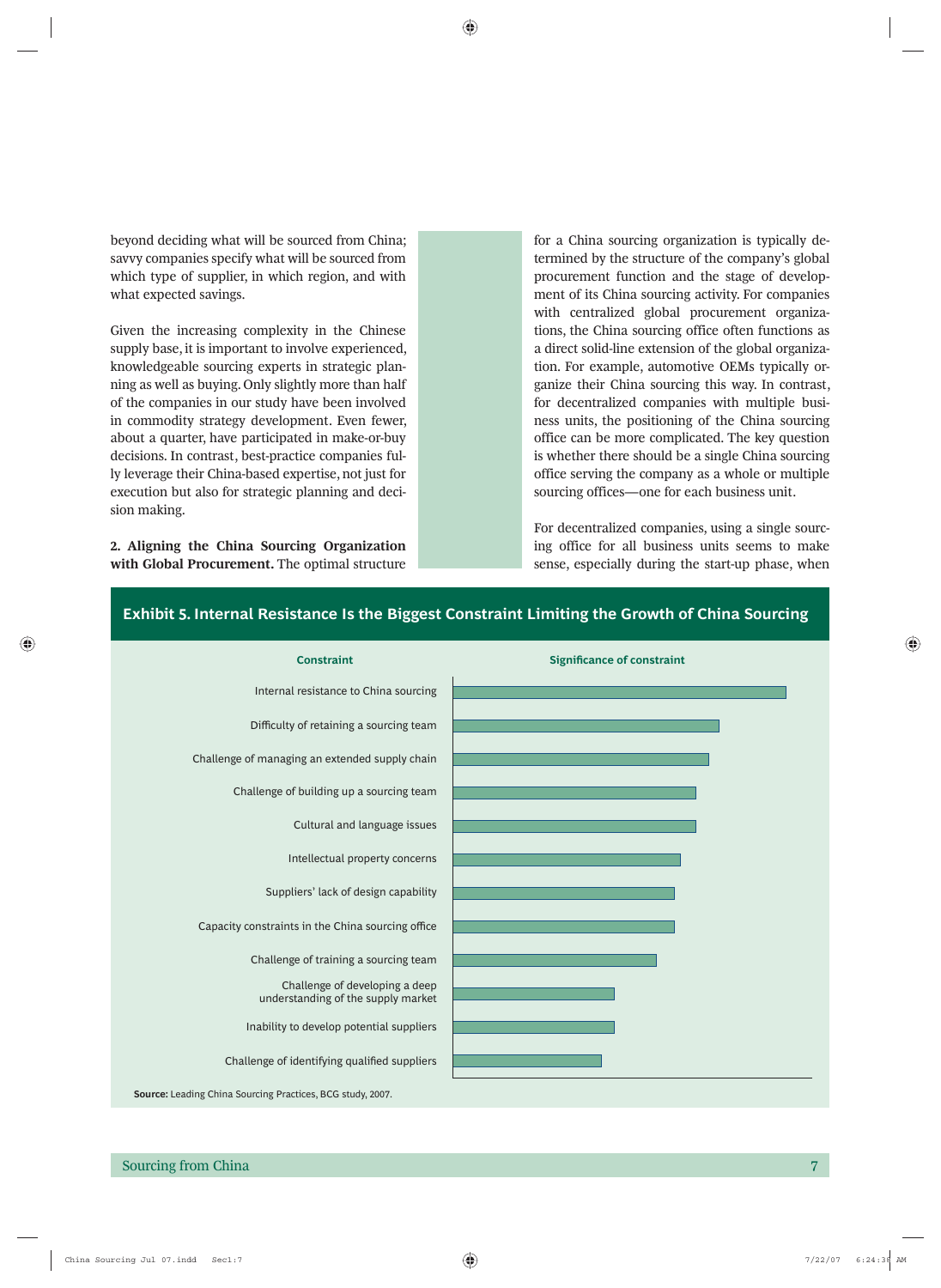the company is testing the waters and learning about China sourcing. However, as the office gains traction and critical mass, issues such as allocating costs and resources among business units can become contentious. Companies that choose to deploy multiple sourcing offices need strong coordination across business units to create effective leverage.

**3. Enabling Collaboration Across Regional and Functional Boundaries.** Leading companies are developing strong cross-regional and cross-functional coordination in order to succeed in China sourcing. Often, companies set up dedicated program-management teams on both the sending and receiving ends to ensure proper coordination. On the personnel side, many companies are strategically positioning expatriates who have strong networks within global headquarters to run their China sourcing offices. By leveraging these long-established personal networks, expatriate managers can enhance cooperation across geographic and departmental boundaries.

An interesting question that often arises is whether China sourcing for local production and for export should be conducted by the same organization. The proponents of separation argue that the two functions require different skills and often buy different products, so there is limited benefit in putting them together. However, an increasing number of companies are moving to consolidate the two functions in order to leverage scale. In fact, more than two-thirds of the participants in our study have merged the two functions within one organization. By consolidating volume, companies are gaining leverage and attention from the supply base.

**4. Integrating Suppliers and R&D into Design.** Companies that have reached Stage 3 (full integration) have found that sourcing products designed elsewhere limits the benefits of China sourcing. The key is to leverage Chinese suppliers' capabilities by integrating the suppliers into product design and involving them in designing products from concept. Integrating China R&D and technology centers into the design process can contribute to great progress in this area.

**5. Systematically Developing Suppliers.** Many companies that have succeeded in their initial forays into China sourcing find it difficult to ramp up to significant volumes because of the limited availability of qualified suppliers. Many qualified Chinese suppliers are already operating at full capacity, despite having launched aggressive plans for rapid expansion. Therefore, leading companies are increasingly employing rigorous supplier-development and management systems to groom preferred suppliers for global sourcing. Companies are offering their suppliers extensive technical support as well as support in process and quality control. Such support is becoming increasingly important as sourcing offices migrate from "build to design" to "build from concept," taking advantage of Chinese suppliers' product-development capabilities.

It is not uncommon for supplier development teams to be deployed at potential suppliers' facilities for months, to help them improve both quality and processes. The suppliers, for their part, generally welcome this kind of support, which increases their loyalty to the companies that provide it. In addition to supplier development systems, it is important to have a robust supplier-feedback system.

The development of potential suppliers in China can convey other benefits as well. For example, an industrial goods company has used the emergence of Chinese suppliers of basic products to pose a credible competitive threat to its oligopolistic Western supply structure—thus creating significant leverage and boosting its bargaining power in negotiations.

**6. Recruiting, Developing, and Retaining the Best People.** One characteristic that distinguishes leading sourcing companies from others is the quality and quantity of the people they have working in China and dedicated to global sourcing. There is just no substitute for having capable people on the ground in China. Directly related to this practice is the need to develop local teams. Leading companies have been quite successful in localizing their China sourcing teams. Of the staff members in the China sourcing offices that participated in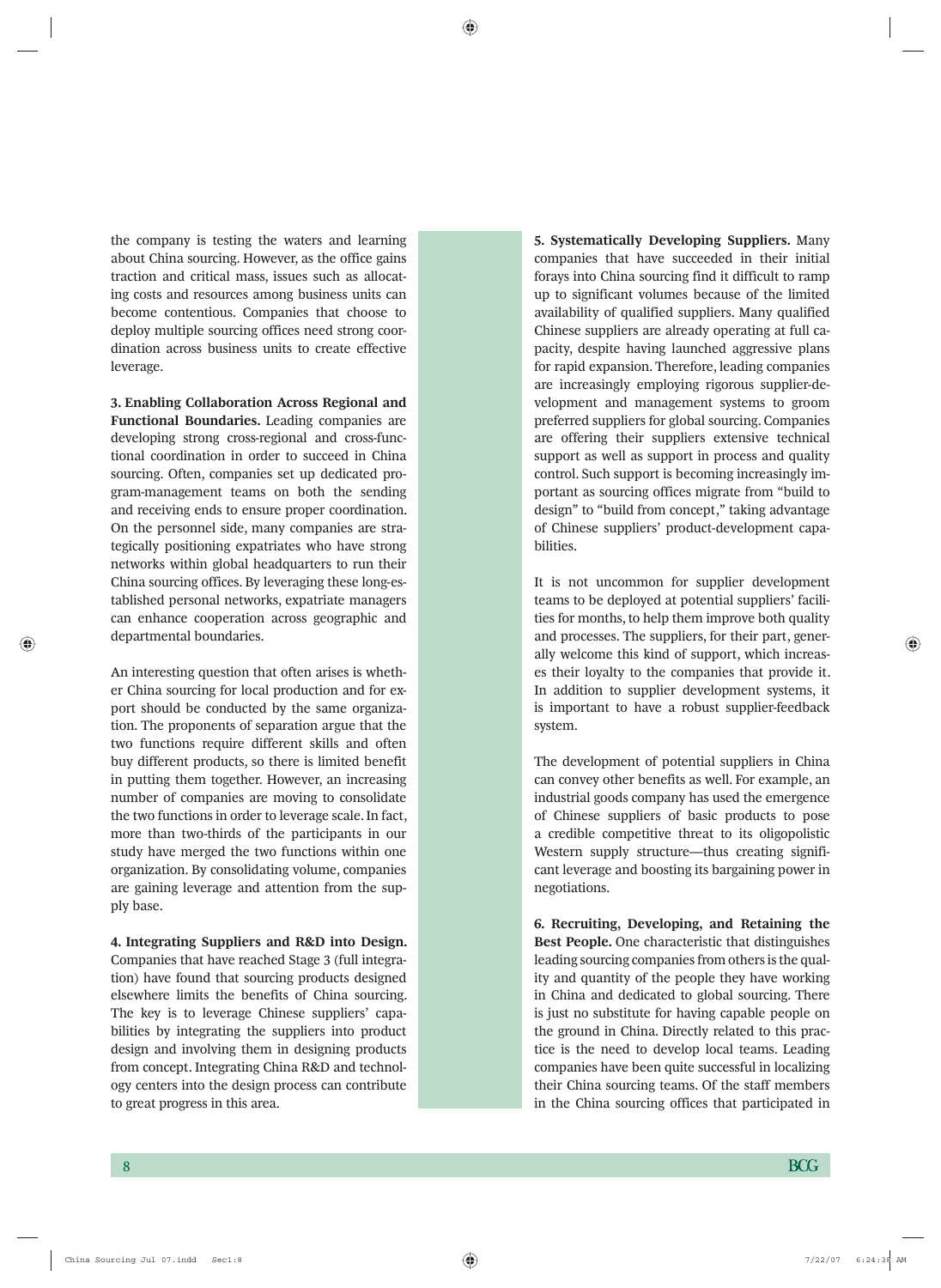our study, only 7 percent were expatriates. Most of them held management positions or provided technical expertise.

It is no easy task to assemble and retain such localized sourcing teams. Qualifying and developing suppliers and integrating them into product development require specific technical skills and experience. China has a limited supply of sourcing specialists because the field of strategic sourcing did not attract much attention there until the late 1990s. This limited pool is often insufficient to meet the ever-increasing demand of China sourcing offices and local companies. So foreign companies typically recruit new sourcing staff members by poaching one another's sourcing offices. As a consequence, turnover rates in sourcing office "hot spots" such as Shanghai can be as high as 30 percent.

However, as sourcing volumes expand and China sourcing offices multiply, poaching alone will no longer satisfy the increasing demand for talent. Leading companies are setting up robust training programs for their sourcing staff, covering both technical and sourcing-related topics. They are also paying more attention to employee retention, offering increasingly attractive compensation packages as well as nonmonetary rewards such as personal recognition, overseas training opportunities, and clear career paths.

**7. Gaining 100 Percent Transparency into Sourcing Volumes and Savings.** As discussed above, China sourcing requires significant changes in the way an organization operates. Leading companies have developed robust RDE sourcing scorecards and data collection systems to enhance transparency. By showing on a scorecard how much sourcing is being conducted by different business units or product lines, companies can identify gaps and set goals for improvement. Transparency can also create healthy pressure from within because it allows the company to compare the performance of various business units.

Transparency requires the sharing of a tremendous amount of data by multiple functions at many levels in several regions, which must often act on those data simultaneously. Types of data

involved include information on suppliers, specifications, RFQs, commercial terms, and order status. Facilitation of this exchange requires fairly sophisticated and robust data-sharing systems—global e-rooms—that provide timely access to accurate information.

**8. Providing Internal Education to Increase Awareness and Understanding.** Changing suppliers can easily disrupt production. Therefore, procurement professionals tend not to change suppliers unless it is absolutely necessary. If global procurement teams lack a clear understanding of what is available in China, they are often reluctant to choose a China sourcing solution. The key to convincing them that Chinese suppliers offer viable alternatives to incumbents is internal education that puts procurement teams and suppliers in direct contact. Many companies are conducting internal marketing programs to increase the visibility of Chinese suppliers' capabilities by bringing global buyers to China for supplier conferences, sending Chinese suppliers to headquarters, or both.

**9. Tying Incentives to Sourcing Targets.** Many companies do not have incentive programs that tie individuals' performance measurements to success in sourcing from China. Some companies actually impose disincentives, such as penalizing logistics personnel for the higher freight and inventory costs of China sourcing. Without incentives to change people's behavior, China sourcing will not gain traction in any organization.

To ensure global buyers' support for China sourcing, some leading companies establish China sourcing targets on the commodity level and tie buyers' individual performance assessments to China sourcing volumes and the savings thus generated. Some companies are also setting up "dashboards"—that is, tools that provide snapshots of progress in projects or programs—to monitor China sourcing and tie its success to procurement teams' performance measures, key performance indicators, and compensation. To ensure alignment, companies should tie incentives directly to the performance of buyers and engineers based both in China and at the company's center.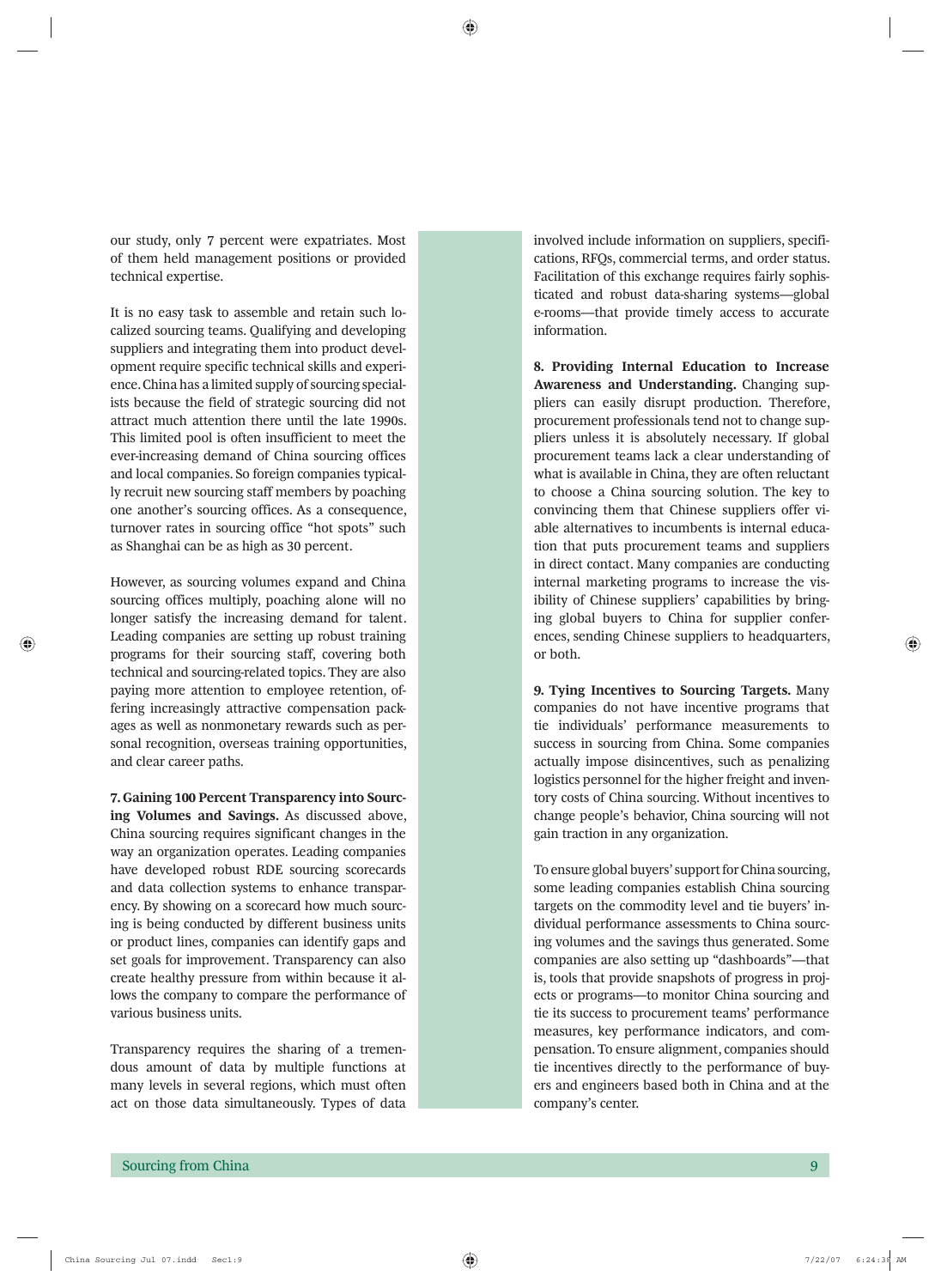In tying incentives to sourcing targets—as in promoting China sourcing generally—senior managers must visibly support and drive China sourcing programs. Many companies set up centralized program offices, run by senior managers, for this purpose alone. The executives in these offices push the agenda internally and help to overcome resistance at all levels, ensuring the transparency of China sourcing activities so that top management can track—and reward—progress where merited.

**10. Addressing Real and Perceived Risks.** Sourcing from RDEs raises a number of real and perceived risks, including—but not limited to—fluctuations in exchange rates, changes in the costs of labor and materials, power outages, quality problems, transportation delays, intellectual property theft, human rights violations, worker safety issues, environmental damage, and increased obsolescence. Leading companies systematically identify these risks, develop solutions, and ensure that they are broadly communicated within the organization.

Senior managers need to think strategically about the current and potential value of their China sourcing activities. Critical questions to answer include the following:

- Is our China sourcing achieving our company's strategic objectives?
- Are we ahead of or behind our competitors in leveraging China sourcing?
- Are internal or external constraints preventing our China sourcing from achieving its full potential?
- What actions do we need to take to improve our China sourcing practices?
- How will we address the supply chain risks related to sourcing from China?
- How should the role of our China sourcing evolve over the next five to ten years?

China sourcing itself is evolving. Approaches that were best practices just a few years ago are now

standard operating procedure in most China sourcing offices. No doubt today's best practices will become tomorrow's norms. Whether your company is currently engaged in setting up a China sourcing office or moving to gain additional scale and traction in established China sourcing activities, the goalposts will be constantly moving away from you. To stay ahead in this arena, companies need to continuously reinvent themselves. Nonetheless, many companies are finding that the rewards to be won through effective China sourcing are well worth the concerted effort they require.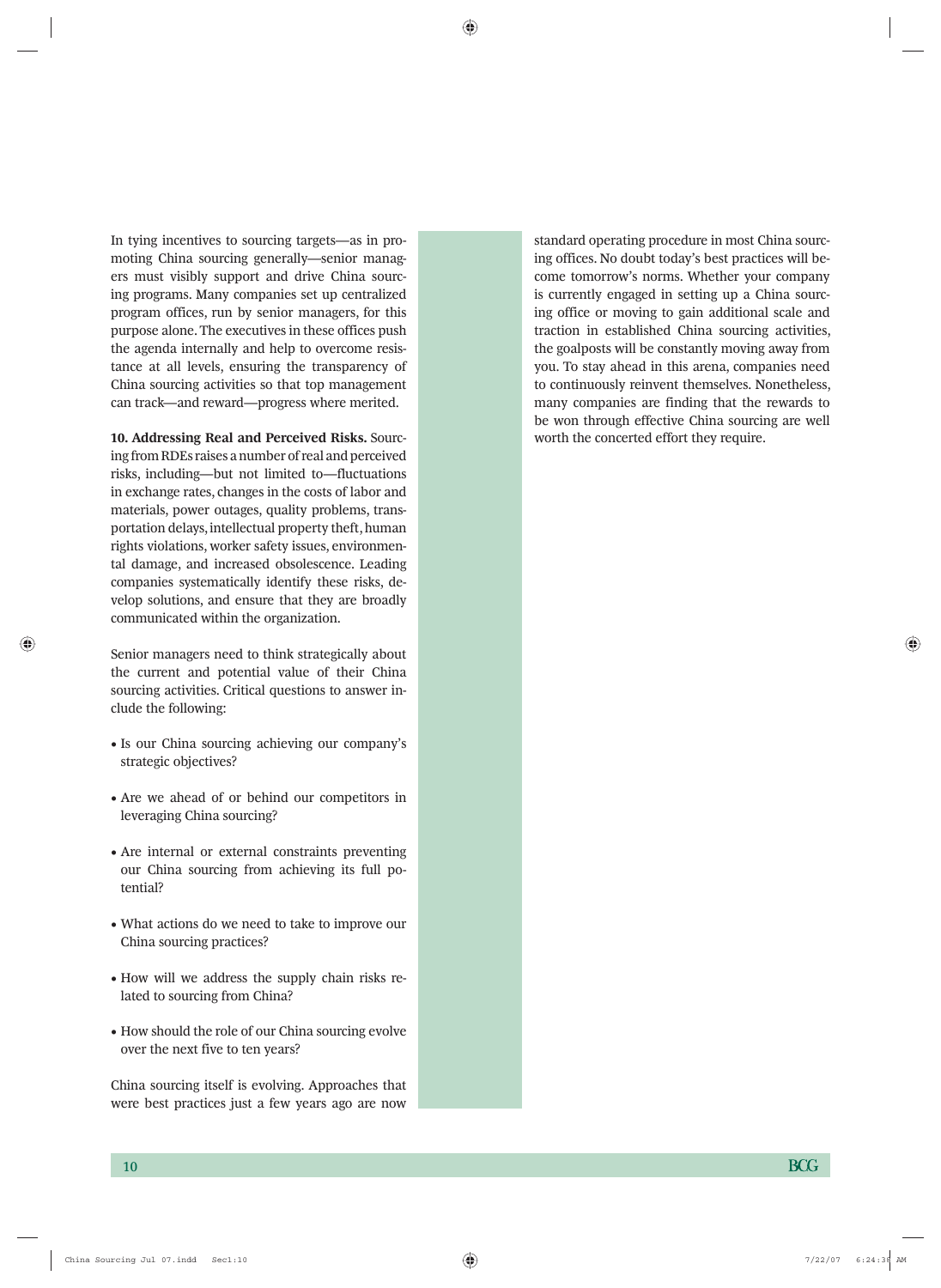#### **About the Authors**

**Jim Hemerling** is a senior partner and managing director in the Shanghai office of The Boston Consulting Group. You may contact him by e-mail at hemerling.jim@bcg.com.

**David Lee** is a principal in BCG's Beijing office. You may contact him by e-mail at lee.david@bcg.com.

#### **Acknowledgments**

The authors would like to thank their colleagues Barry Adler, Jie Chen, Victor Du, Pamela Gilfond, Andreas Gocke, Kathleen Lancaster, Harold L. Sirkin, Sharon Slodki, and Bernd Waltermann for their contributions to this report.

#### **For Further Contact**

This report was sponsored by two key areas of activity at BCG: Operations and Global Advantage.

For inquiries about the Operations practice, please contact its global leader:

Harold L. Sirkin, Senior Partner and Managing Director, Chicago E-mail: hal.ops@bcg.com

For inquiries about BCG's Global Advantage activities, please contact any of the three leaders of that arena:

Arindam Bhattacharya, Partner and Managing Director, New Delhi E-mail: bhattacharya.arindam@bcg. com

Jim Hemerling, Senior Partner and Managing Director, Shanghai E-mail: hemerling.jim@bcg.com

Bernd Waltermann, Senior Partner and Managing Director, Singapore E-mail: waltermann.bernd@bcg.com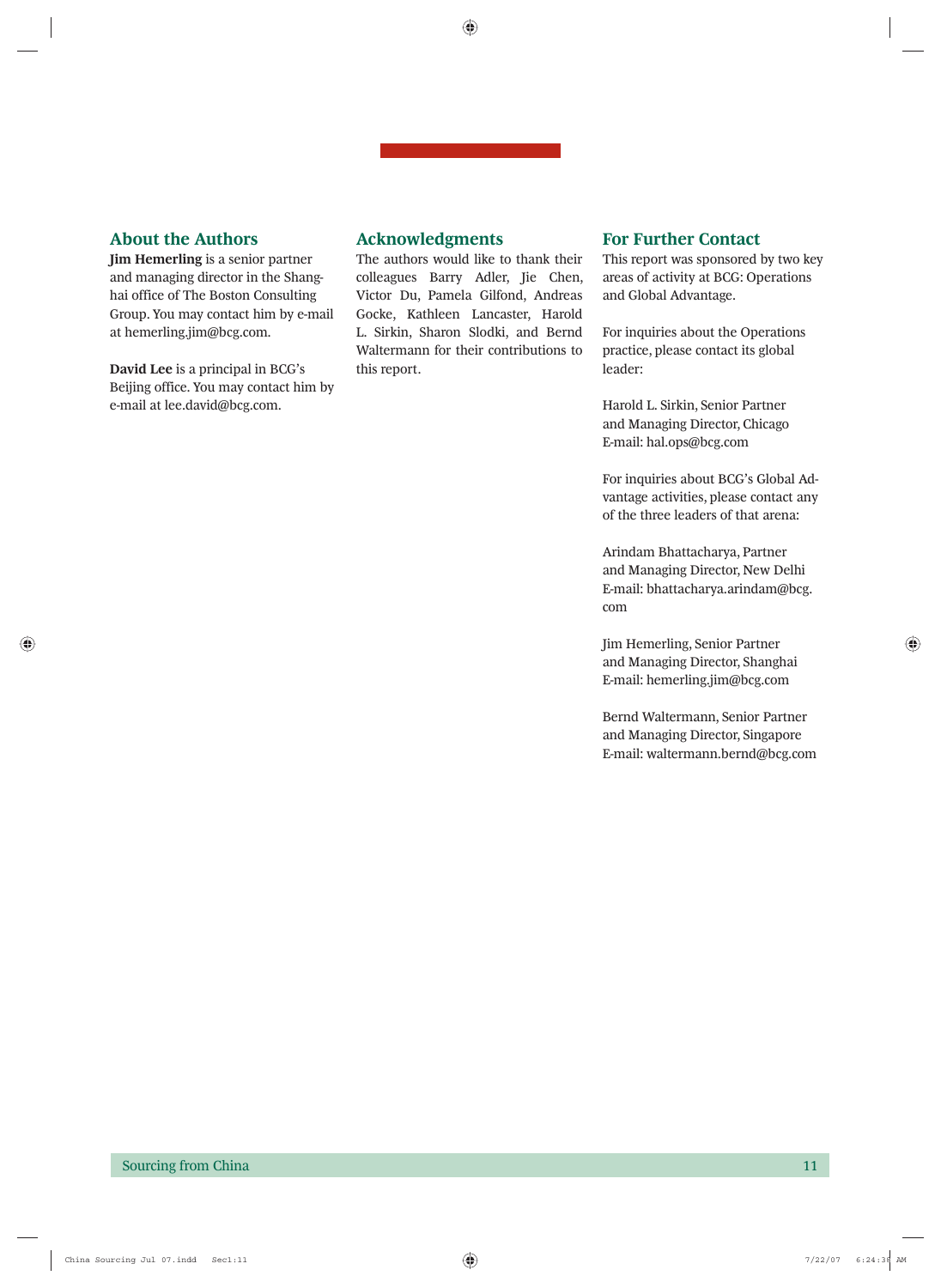For a complete list of BCG publications and information about how to obtain copies, please visit our Web site at bcg.com.

To receive future publications in electronic form about this topic or others, please visit our subscription Web site at bcg.com/subscribe.

© The Boston Consulting Group, Inc. 2007. All rights reserved.

7/07